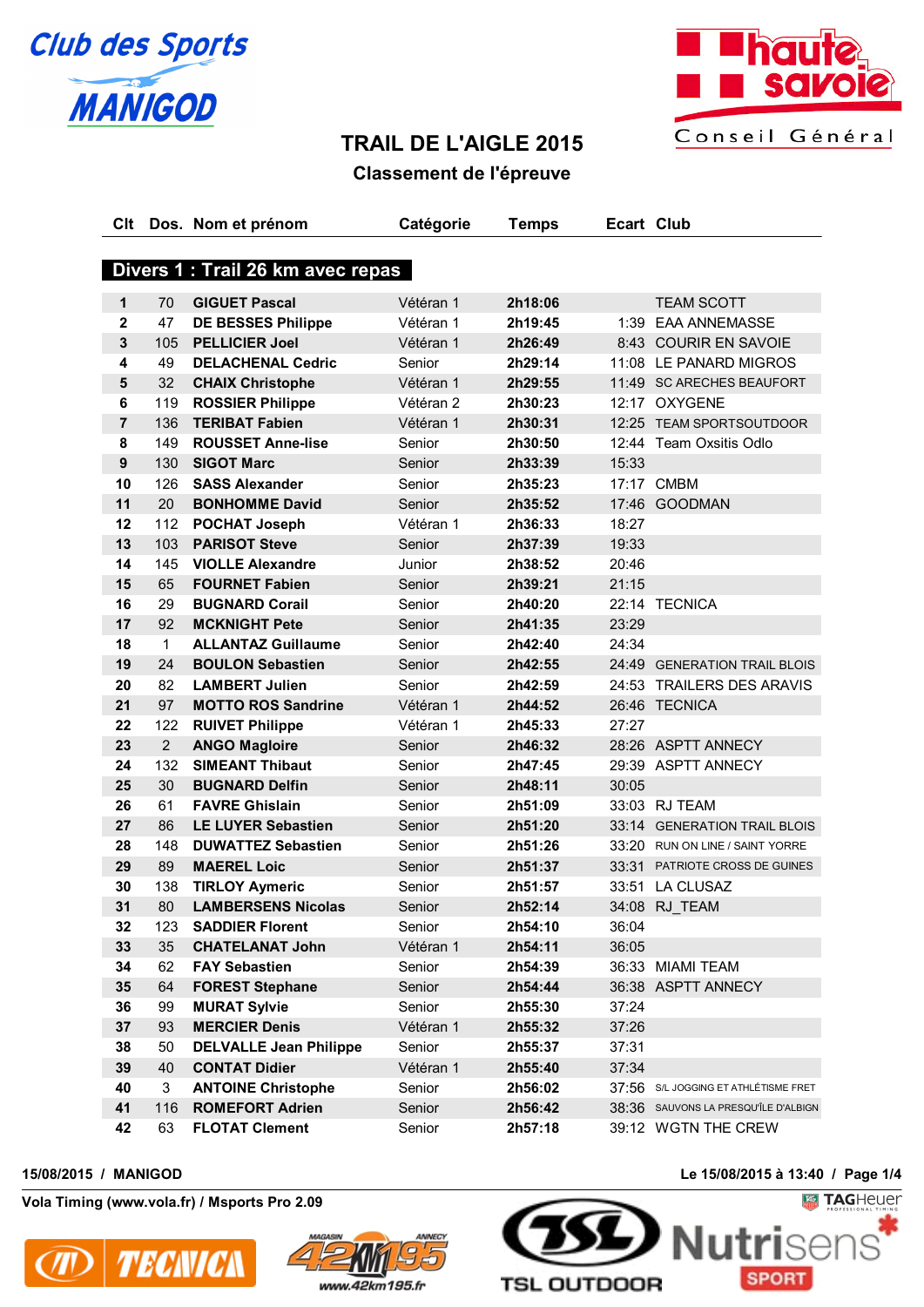



| Clt      |                | Dos. Nom et prénom                        | Catégorie              | <b>Temps</b>       | <b>Ecart Club</b> |                                                  |
|----------|----------------|-------------------------------------------|------------------------|--------------------|-------------------|--------------------------------------------------|
|          |                |                                           |                        |                    |                   |                                                  |
| 43<br>44 | 11<br>15       | <b>BELLANGER Roger</b>                    | Vétéran 1<br>Vétéran 2 | 2h57:27<br>2h58:28 |                   | 39:21 STAUBLI SPORT<br>40:22 CHAVILLE ATHLETISME |
| 45       | 125            | <b>BENOLIEL Guy</b><br><b>SAEZ Michel</b> | Vétéran <sub>2</sub>   |                    | 40:30             |                                                  |
| 46       | 54             | <b>DUCLOS Daniel</b>                      |                        | 2h58:36            |                   | 40:42 AVOC                                       |
|          |                |                                           | Vétéran 3              | 2h58:48            |                   |                                                  |
| 47       | 38             | <b>COLLART Clement</b>                    | Senior                 | 2h59:14            | 41:08             |                                                  |
| 48       | 153            | <b>LACOMBE Christiane</b>                 | Vétéran 2              | 2h59:34            |                   | 41:28 ATHLE ST JULIEN                            |
| 49       | 94             | <b>MICHEL Timothee</b>                    | Senior                 | 2h59:38            | 41:32             |                                                  |
| 50       | 124            | <b>SAELENS Aurelien</b>                   | Senior                 | 3h02:06            |                   | 44:00 ST-YORRE                                   |
| 51       | 147            | <b>WILLEMSE Jeremie</b>                   | Senior                 | 3h02:39            | 44:33             |                                                  |
| 52       | 26             | <b>BOUVIER Serge</b>                      | Vétéran 2              | 3h03:45            |                   | 45:39 TECNICA                                    |
| 53       | 31             | <b>CASTAGNETTI Florian</b>                | Senior                 | 3h04:13            |                   | 46:07 TRAILBU 74                                 |
| 54       | 111            | <b>PLUNET Arthur</b>                      | Senior                 | 3h04:20            |                   | 46:14 ANNECIMES SKYRUNNERS                       |
| 55       | 67             | <b>GAC Cedric</b>                         | Senior                 | 3h04:41            |                   | 46:35 AVOC                                       |
| 56       | 87             | <b>LE NOAN Yoann</b>                      | Senior                 | 3h05:02            |                   | 46:56 A.G. ANDEL                                 |
| 57       | 91             | <b>MANIETTE Benoit</b>                    | Vétéran 1              | 3h07:38            | 49:32             |                                                  |
| 58       | 85             | <b>LAYDERNIER Christian</b>               | Vétéran 1              | 3h08:05            |                   | 49:59 LRDC                                       |
| 58       | 78             | <b>JUTZET Sabine</b>                      | Vétéran 1              | 3h08:05            |                   | 49:59 LRDC                                       |
| 60       | 44             | <b>CROZ Daniel</b>                        | Vétéran 3              | 3h08:12            | 50:06             |                                                  |
| 61       | 100            | <b>NAKUL Francois</b>                     | Senior                 | 3h11:01            | 52:55             |                                                  |
| 62       | $\overline{7}$ | <b>ELIZEON Johann</b>                     | Senior                 | 3h11:32            | 53:26             |                                                  |
| 63       | 140            | <b>VACHER Jacques</b>                     | Senior                 | 3h12:05            | 53:59             |                                                  |
| 64       | 36             | <b>CHATENOUD Patrick</b>                  | Vétéran 1              | 3h12:13            |                   | 54:07 VÉLO CLUB ANNECY                           |
| 64       | 10             | <b>BELLANGER Stephane</b>                 | Vétéran 1              | 3h12:13            | 54:07             |                                                  |
| 66       | 134            | <b>STRAPPAZZON Benjamin</b>               | Senior                 | 3h14:18            | 56:12             |                                                  |
| 67       | 21             | <b>BONNEFILLEROUALET Antoine</b>          | Senior                 | 3h16:15            |                   | 58:09 E MOTION TRAIL                             |
| 68       | 60             | <b>FANTIN Hugo</b>                        | Senior                 | 3h17:24            |                   | 59:18 CAF ARAVIS                                 |
| 69       | 12             | <b>BENOLIEL Claude</b>                    | Vétéran 2              | 3h17:38            |                   | 59:32 CHAVILLE ATHLETISME                        |
| 70       | 131            | <b>SILIGONI Jean Philippe</b>             | Senior                 | 3h18:16            | 1h00:10           |                                                  |
| 71       | 58             | <b>DUPUY Pascal</b>                       | Vétéran 2              | 3h19:14            | 1h01:08           |                                                  |
| 72       | 81             | <b>LAMBERT Romain</b>                     | Senior                 | 3h19:44            | 1h01:38           |                                                  |
| 73       | 98             | <b>MOURIN Stanislas</b>                   | Senior                 | 3h19:46            | 1h01:40           |                                                  |
| 74       | 115            | <b>RIETSCH Bertrand</b>                   | Senior                 | 3h20:10            | 1h02:04           |                                                  |
| 75       | 143            | <b>VENTURA Alberto</b>                    | Vétéran 2              | 3h20:14            | 1h02:08           |                                                  |
| 76       | 88             | <b>LE ROUX Jean Michel</b>                | Vétéran 1              | 3h20:22            | 1h02:16           |                                                  |
| 77       | 151            | <b>BARBE Lionel</b>                       | Vétéran 1              | 3h20:28            |                   | 1h02:22 L'ORTEIL EN POINTE                       |
| 78       | 19             | <b>BOJUC Pascal</b>                       | Vétéran 2              | 3h20:39            | 1h02:33           |                                                  |
| 79       | 42             | <b>COUSIN Eric</b>                        | Senior                 | 3h21:06            | 1h03:00           |                                                  |
| 80       | 142            | <b>VAZEUX Joel</b>                        | Vétéran 3              | 3h21:15            |                   | 1h03:09 CA EVRON                                 |
| 81       | 146            | <b>VIOLLE Morgane</b>                     | Senior                 | 3h21:43            | 1h03:37           |                                                  |
| 82       | 144            | <b>VEYRATDUREBEX Mikael</b>               | Vétéran 1              | 3h21:46            | 1h03:40           |                                                  |
| 83       | 120            | <b>ROULIN Paul</b>                        | Vétéran 1              | 3h21:50            |                   | 1h03:44 ALL JURA TRAIL                           |
| 84       | 109            | <b>PETIT Ludovic</b>                      | Senior                 | 3h21:57            | 1h03:51           |                                                  |
| 85       | 13             | <b>BENOLIEL Mathieu</b>                   | Senior                 | 3h23:33            | 1h05:27           |                                                  |
| 86       | 5              | <b>BAI Michel</b>                         | Vétéran 1              | 3h23:39            | 1h05:33           |                                                  |
| 87       | 68             | <b>GARANDEL Anthony</b>                   | Senior                 | 3h23:54            | 1h05:48           |                                                  |

**Vola Timing (www.vola.fr) / Msports Pro 2.09**





**15/08/2015 / MANIGOD Le 15/08/2015 à 13:40 / Page 2/4**

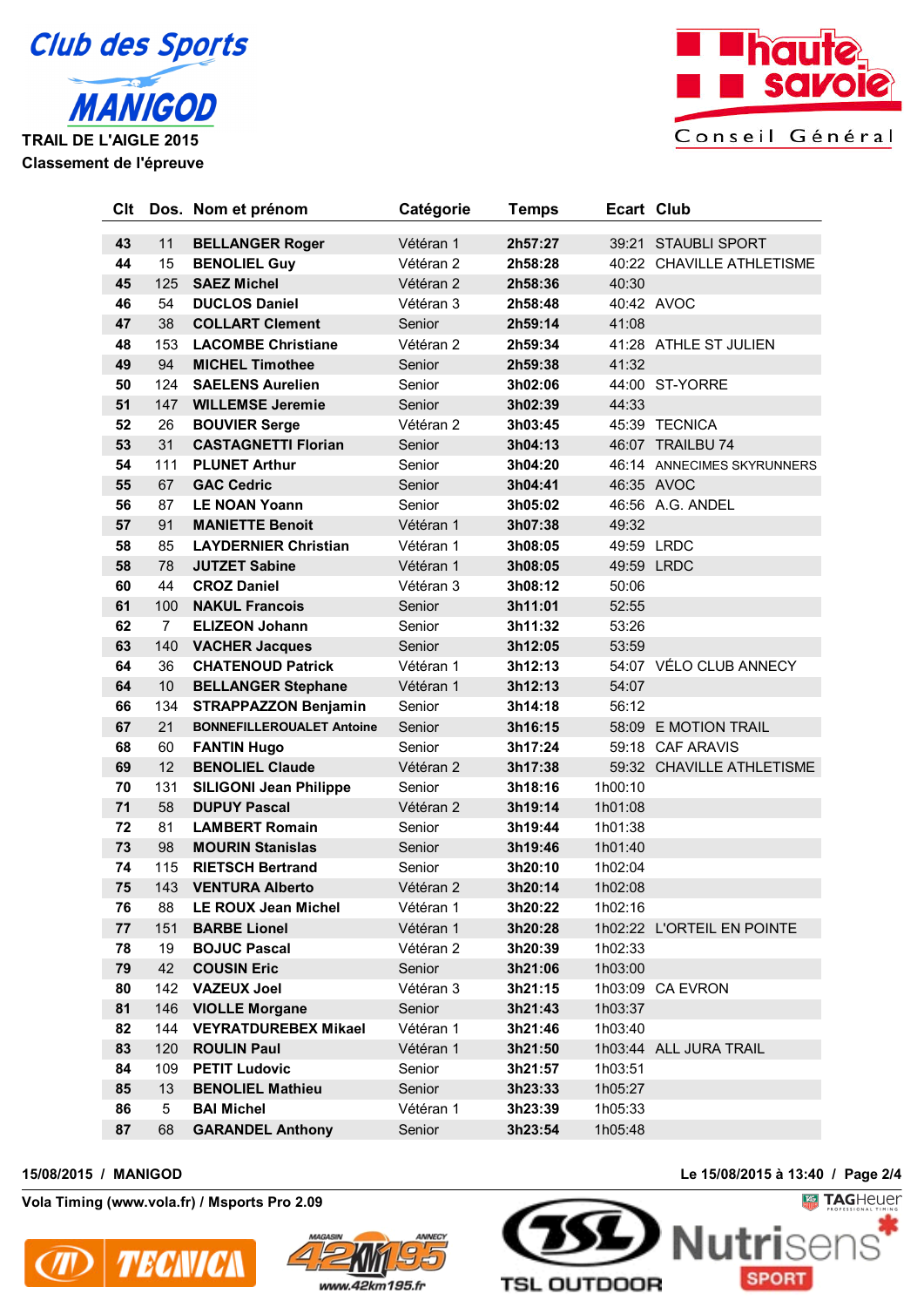



 45 **DAMY Murielle** Vétéran 1 **3h24:16** 1h06:10 ASPTT COMPIEGNE 8 **BARET Gilles** Vétéran 3 **3h24:36** 1h06:30 139 **TUMMINELLO Sebastien** Vétéran 1 **3h24:54** 1h06:48 90 **MALASSIGNE Jerome** Vétéran 1 **3h25:32** 1h07:26 51 **DERENNE Stephanie** Vétéran 1 **3h26:06** 1h08:00 LE TRAIL DES FOUS ST BERTHEVIN 48 **DE LAPEYRIERE Foulques** Senior **3h26:06** 1h08:00 154 **LITTOZ Frederic** Vétéran 1 **3h26:28** 1h08:22 NTN SNR 110 **PICOLLIER Richard** Vétéran 1 **3h27:13** 1h09:07 108 **PERY Pierre** Vétéran 2 **3h27:40** 1h09:34 107 **PERNODET Mickael** Vétéran 1 **3h28:00** 1h09:54 55 **DUMANOIR Geoffroy** Senior **3h29:03** 1h10:57 17 **BESCH Frederic** Vétéran 2 **3h29:13** 1h11:07 133 **STAUFFER Emeric** Senior **3h29:24** 1h11:18 28 **BRUNEAUX Pascal** Vétéran 2 **3h30:41** 1h12:35 102 **PARAGOT Laurent** Vétéran 1 **3h32:12** 1h14:06 72 **GRANERO Thomas** Senior **3h36:08** 1h18:02 ASO NTN SNR 152 **BARREAU Yannis** Senior **3h36:46** 1h18:40 34 **CHARBONNIER MOUNIER Michel** Vétéran 1 **3h37:32** 1h19:26 A.L. SAINT MARCELLIN ATHLETISM 37 **COLIN Renaut** Senior **3h40:02** 1h21:56 4 **ASTIER Lucas** Senior **3h40:02** 1h21:56 71 **GOLLIET Simon** Vétéran 3 **3h42:04** 1h23:58 CAF ARAVIS 59 **FANTIN Luc** Senior **3h43:03** 1h24:57 141 **VARIS Stella** Vétéran 1 **3h45:09** 1h27:03 ASOA 6 **BARANEK Irwin** Senior **3h45:15** 1h27:09 41 **CORNUAU Jose** Vétéran 1 **3h45:17** 1h27:11 83 **LANGELOT Patrick** Vétéran 1 **3h46:02** 1h27:56 33 **CHANTRAINE Sandrine** Vétéran 1 **3h46:02** 1h27:56 118 **RONNOU Marie** Vétéran 1 **3h46:49** 1h28:43 25 **BOURRIOT Erick** Vétéran 2 **3h49:23** 1h31:17 COURS TOUJOURS 27 **BRICOUT Stephanie** Senior **3h49:27** 1h31:21 SAMOËNS TRAIL 114 **RIDEAU Laurent** Vétéran 1 **3h51:52** 1h33:46 TOBESPORT 79 **LACOMBE Melanie** Senior **3h53:40** 1h35:34 137 **THEILLIERE Christian** Vétéran 2 **3h54:02** 1h35:56 ESPACE ET COURSE 113 **PORCHER Claude** Vétéran 3 **3h57:31** 1h39:25 84 **LAVERTY Fabrice** Senior **3h58:45** 1h40:39 CHALON TRIATHLON 106 **PELLICIER Roseline** Vétéran 1 **3h58:59** 1h40:53 ENDURANCE GRIGNON 101 **NEME Christophe** Senior **3h59:19** 1h41:13 22 **BOREL Francoise** Vétéran 2 **4h00:01** 1h41:55 ASVA SANOFI 128 **SENECHAL Marie Christine** Vétéran 2 **4h03:35** 1h45:29 PATRIOTE CROSS DE GUINES 43 **CRESSENT Stephan** Senior **4h03:51** 1h45:45 129 **SHIELDS Thomas** Senior **4h04:37** 1h46:31 76 **JONFAL Pierre** Senior **4h11:42** 1h53:36 46 **DAVID Joelle** Vétéran 2 **4h13:57** 1h55:51 A.L. SAINT MARCELLIN ATHLETISM 74 **GUIOCHON Jeremy** Senior **4h15:51** 1h57:45 95 **MIGNOT Marianne** Senior **4h17:20** 1h59:14

**Clt Dos. Nom et prénom Catégorie Temps Ecart Club**

**Vola Timing (www.vola.fr) / Msports Pro 2.09**





**15/08/2015 / MANIGOD Le 15/08/2015 à 13:40 / Page 3/4**

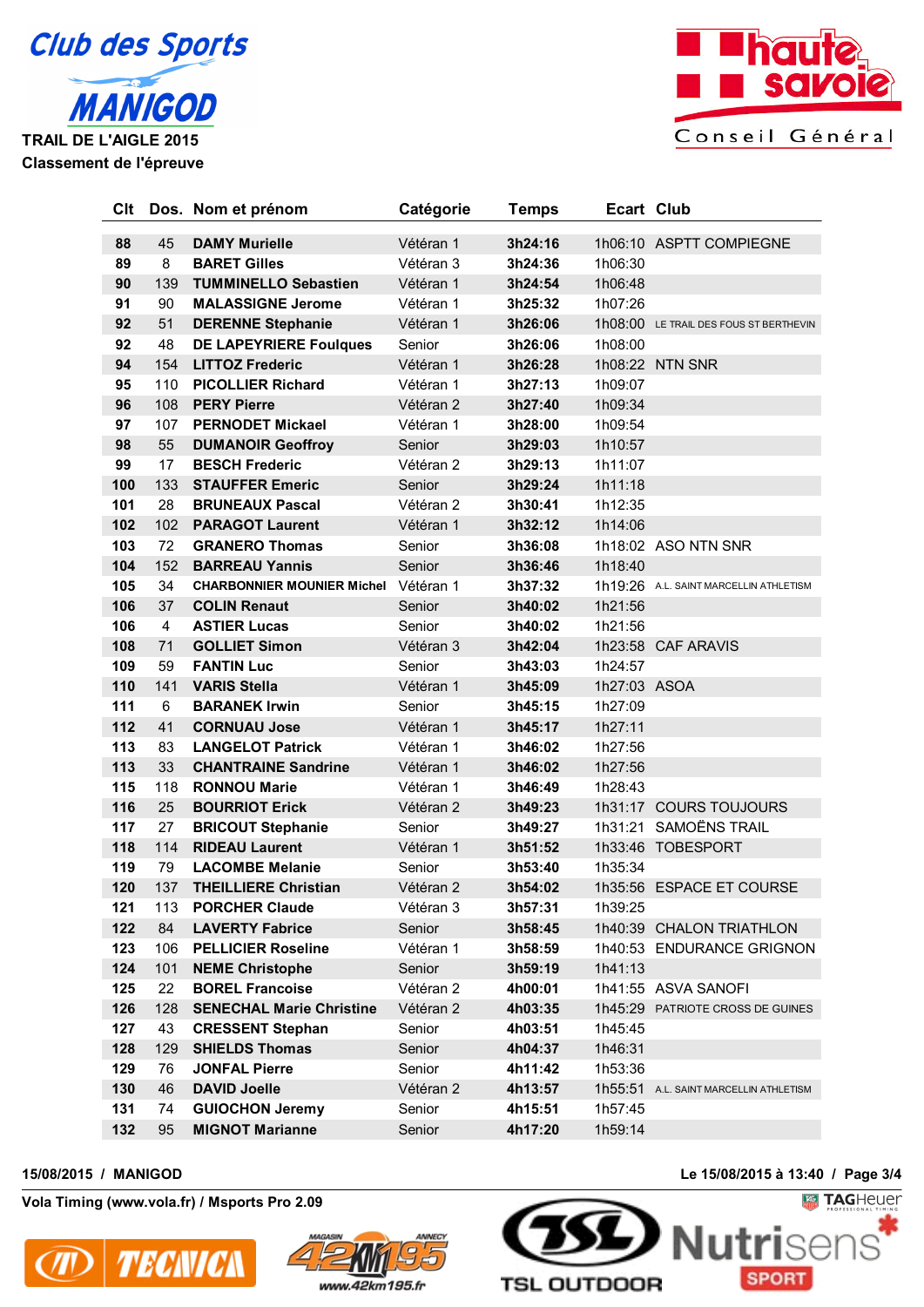



| CIt |     | Dos. Nom et prénom       | Catégorie | Temps   | Ecart Club |                               |
|-----|-----|--------------------------|-----------|---------|------------|-------------------------------|
|     |     |                          |           |         |            |                               |
| 133 | 73  | <b>GREGOIRE Isabelle</b> | Vétéran 2 | 4h18:01 | 1h59:55    | <b>ENTENTE OUEST-LYONNAIS</b> |
| 134 | 77  | <b>JOSSERMOZ Laurent</b> | Senior    | 4h18:10 | 2h00:04    |                               |
| 135 | 16  | <b>BERGER Renaud</b>     | Senior    | 4h30:48 | 2h12:42    |                               |
| 135 | 9   | <b>BELHADI Sarah</b>     | Senior    | 4h30:48 | 2h12:42    |                               |
| 137 | 57  | <b>DUPRAZ Nicolas</b>    | Vétéran 1 | 4h30:57 | 2h12:51    |                               |
| 138 | 121 | <b>ROZAND Camille</b>    | Senior    | 4h30:58 | 2h12:52    |                               |
| 139 | 53  | <b>DUBRULLE Xavier</b>   | Senior    | 4h31:14 | 2h13:08    |                               |

### **Absents**

| 18  | <b>BETEMPS Jeremy</b>     | Senior    |                            |
|-----|---------------------------|-----------|----------------------------|
| 23  | <b>BOUILLET Cedric</b>    | Vétéran 1 | <b>SC DU GRANDVAUX</b>     |
| 39  | <b>COLLET Benjamin</b>    | Senior    | <b>LOU TAVAN</b>           |
| 52  | <b>DOUSSOT Laurent</b>    | Vétéran 2 | <b>TRAILERS DES ARAVIS</b> |
| 66  | <b>FOURNIER Laurent</b>   | Vétéran 1 |                            |
| 69  | <b>GENSOLLEN Gauthier</b> | Senior    |                            |
| 96  | <b>MONTAGNIER Lucas</b>   | Senior    |                            |
| 104 | <b>PELLETIER Frank</b>    | Vétéran 1 |                            |
| 117 | <b>RONDOUIN Matthieu</b>  | Senior    |                            |
| 127 | <b>SCALA Stephane</b>     | Vétéran 1 |                            |
|     | 135 STUMPF Michael        | Vétéran 1 |                            |
|     |                           |           |                            |

## **Abandons**

| 56    | <b>DUNOYER Mylene</b>            | Senior | <b>CORATHÖNES</b> |
|-------|----------------------------------|--------|-------------------|
|       | 75 <b>IKPEFAN Samuel</b>         | Senior |                   |
| 150 - | <b>GOMES DE OLIVEIRA Laurent</b> | Senior |                   |

**Vola Timing (www.vola.fr) / Msports Pro 2.09**





**15/08/2015 / MANIGOD Le 15/08/2015 à 13:40 / Page 4/4**

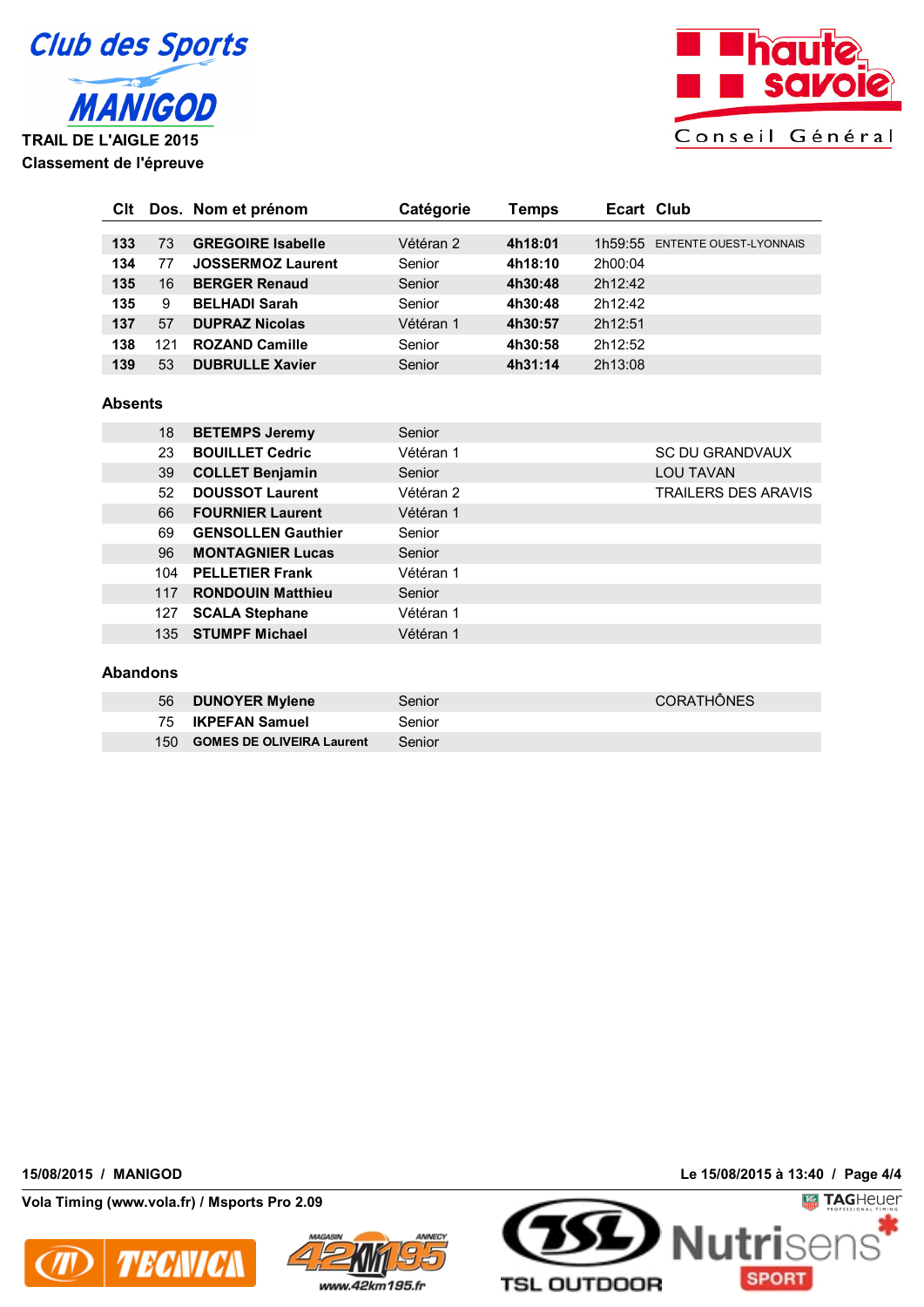



# **TRAIL DE L'AIGLE 2015**

# **Classement de l'épreuve**

| Clt              |     | Dos. Nom et prénom                | Catégorie | <b>Temps</b> | <b>Ecart Club</b> |                                    |
|------------------|-----|-----------------------------------|-----------|--------------|-------------------|------------------------------------|
|                  |     |                                   |           |              |                   |                                    |
|                  |     | Divers 1 : Trail 11 km avec repas |           |              |                   |                                    |
|                  |     |                                   |           |              |                   |                                    |
| 1                | 250 | <b>LECOMPTE Yanis</b>             | Senior    | 50:39        |                   | <b>EAA BONNEVILLE</b>              |
| $\mathbf{2}$     | 310 | <b>BESCH Oswald</b>               | Senior    | 53:44        |                   | 3:05 JAM                           |
| 3                | 249 | <b>LAUGIER Elvin</b>              | Senior    | 53:45        |                   | 3:06 TEAM ROAD RUNNER              |
| 4                | 214 | <b>ARNAUD Kevin</b>               | Senior    | 55:01        |                   | 4:22 AVOC                          |
| 5                | 329 | <b>TAPIERO Julien</b>             | Senior    | 56:18        |                   | 5:39 ÇA PART QUAND MÊME AU TAQUET  |
| 6                | 221 | <b>FATA Jordan</b>                | Senior    | 56:44        |                   | 6:05 TRAILERS DES ARAVIS           |
| $\overline{7}$   | 275 | <b>PRATO Benoit</b>               | Senior    | 56:56        |                   | 6:17 AUTRANS                       |
| 8                | 191 | <b>BURNET Cedric</b>              | Senior    | 57:46        |                   | 7:07 ANNECIMES SKYRUNNERS          |
| $\boldsymbol{9}$ | 222 | <b>FELBER Anthony</b>             | Junior    | 58:12        | 7:33              |                                    |
| 10               | 321 | <b>DOUCET Julien</b>              | Senior    | 58:28        | 7:49              |                                    |
| 11               | 228 | <b>GERMAIN Victor</b>             | Junior    | 58:59        |                   | 8:20 EVIAN OFF COURSE              |
| 12               | 272 | <b>PELLEGRINELLI Damien</b>       | Senior    | 59:10        | 8:31              |                                    |
| 13               | 288 | <b>SCHMITT Robin</b>              | Senior    | 59:46        |                   | 9:07 LES GENOUX DANS LE GIF        |
| 14               | 324 | <b>LESUEUR Mickael</b>            | Senior    | 59:47        |                   | 9:08 LANXESS ELASTOMERES           |
| 15               | 185 | <b>BERTHELOT Stephane</b>         | Senior    | 59:52        | 9:13              |                                    |
| 16               | 297 | <b>THIBIAS Karl</b>               | Senior    | 1h00:20      |                   | 9:41 CSA 27 BCA                    |
| 17               | 210 | <b>DROST David</b>                | Vétéran 1 | 1h00:23      | 9:44              |                                    |
| 18               | 204 | <b>DENAMBRIDE Nicolas</b>         | Senior    | 1h00:36      |                   | 9:57 STAUBLI SPORT                 |
| 19               | 277 | <b>RABEC Vincent</b>              | Senior    | 1h01:15      |                   | 10:36 TEAM END SHOP ANNECY         |
| 20               | 241 | <b>JOSSERAND Ludovic</b>          | Senior    | 1h01:22      |                   | 10:43 ASJ 74                       |
| 21               | 229 | <b>GIRARD Jean Francois</b>       | Vétéran 2 | 1h01:42      |                   | 11:03 WTL LAXOU                    |
| 22               | 261 | <b>MOENNE LOCCOZ Bastien</b>      | Senior    | 1h02:03      | 11:24             |                                    |
| 23               | 208 | <b>DAMORE Gregory</b>             | Senior    | 1h02:09      | 11:30             |                                    |
| 24               | 198 | <b>CATHERIN Maxence</b>           | Senior    | 1h02:41      | 12:02             |                                    |
| 25               | 209 | <b>DERUAZ Benjamin</b>            | Senior    | 1h02:55      |                   | 12:16 TRAILBU 74                   |
| 26               | 322 | <b>GAZAN Thierry</b>              | Vétéran 2 | 1h03:05      | 12:26             |                                    |
| 27               | 320 | <b>DELAMUR Julien</b>             | Senior    | 1h03:19      |                   | 12:40 VEO2000                      |
| 28               | 237 | <b>GUILLARD Julien</b>            | Senior    | 1h03:22      | 12:43             |                                    |
| 29               | 189 | <b>BRIVOIS Cedric</b>             | Senior    | 1h03:35      | 12:56             |                                    |
| 30               | 300 | <b>VIGNAND Nadege</b>             | Vétéran 1 | 1h04:31      |                   | 13:52 ASPTT ANNECY                 |
| 31               | 294 | <b>SERMET Christophe</b>          | Vétéran 1 | 1h04:39      |                   | 14:00 CSBJ                         |
| 32               | 176 | <b>BAUD Regis</b>                 | Vétéran 1 | 1h04:48      | 14:09             |                                    |
| 33               | 269 | <b>PONCET Valentin</b>            | Senior    | 1h05:00      | 14:21             |                                    |
| 34               | 213 | <b>DUBUS Nicolas</b>              | Senior    | 1h05:01      | 14:22             |                                    |
| 35               | 178 | <b>BEAU Pascal</b>                | Vétéran 2 | 1h06:48      | 16:09             |                                    |
| 36               | 226 | <b>GALLAY Elsa</b>                | Senior    | 1h06:55      |                   | 16:16 CORATHÔNES                   |
| 37               | 301 | <b>VIGNAND Thierry</b>            | Vétéran 1 | 1h08:19      |                   | 17:40 ASPTT ANNECY                 |
| 38               | 280 | <b>REY Fernand</b>                | Vétéran 2 | 1h08:25      | 17:46             |                                    |
| 39               | 282 | <b>REIX Aurelien Olivier</b>      | Senior    | 1h08:46      |                   | 18:07 YAC (YERRES ATHLETIQUE CLUB) |
| 40               | 259 | <b>MILLET Frederic</b>            | Vétéran 2 | 1h08:49      | 18:10             | UNION SPORTIVE CHATELET EN BRI     |
| 41               | 334 | <b>FARANO Jerome</b>              | Vétéran 1 | 1h09:36      | 18:57             |                                    |
| 42               | 216 | <b>EXCOFFIER Fabien</b>           | Senior    | 1h09:48      | 19:09             |                                    |
|                  |     |                                   |           |              |                   |                                    |

**Vola Timing (www.vola.fr) / Msports Pro 2.09**





**15/08/2015 / MANIGOD Le 15/08/2015 à 13:39 / Page 1/4**

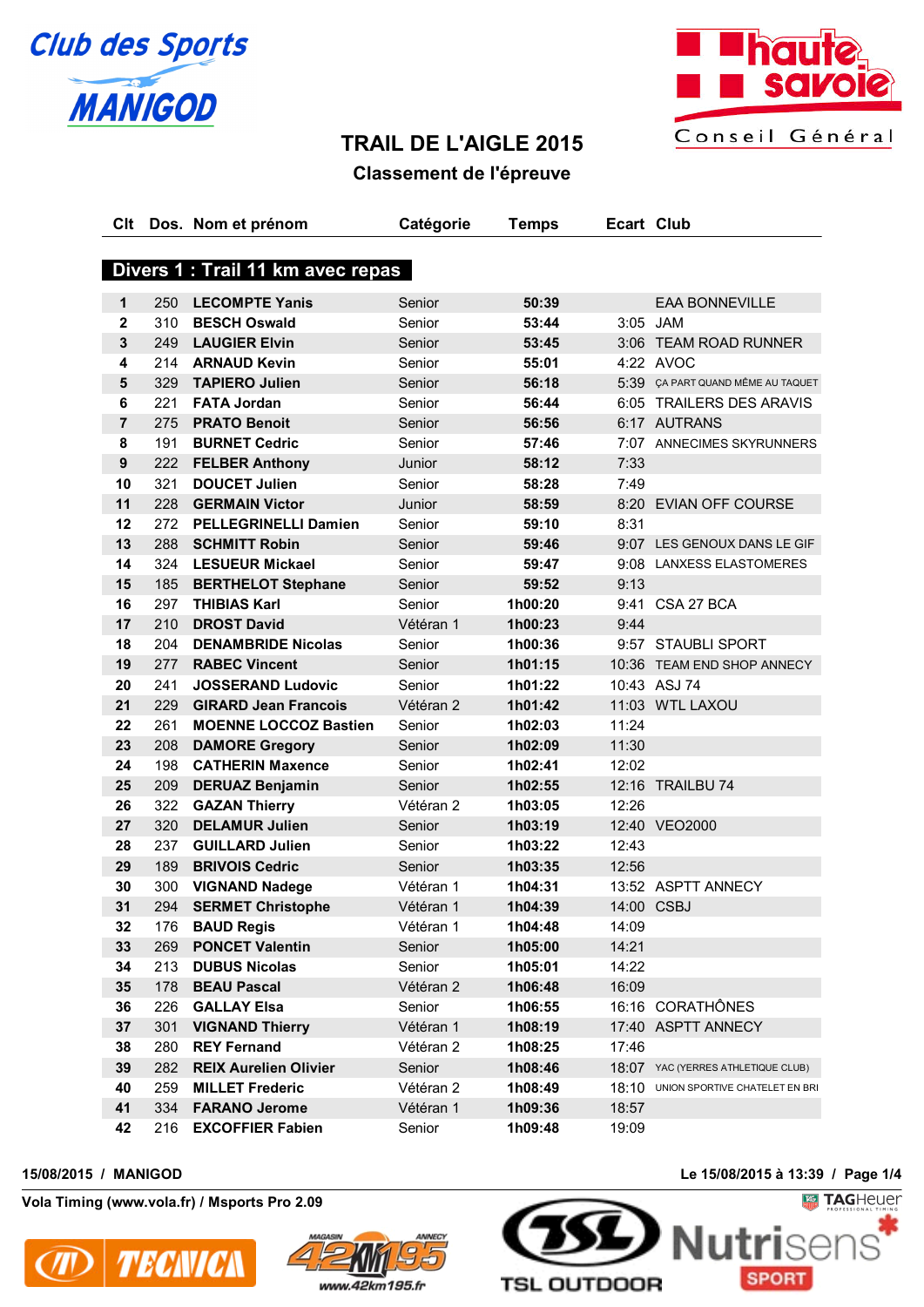



 317 **CORNUAU Valentin** Cadet **1h10:06** 19:27 264 **NICOLLIN Sylvain** Senior **1h10:11** 19:32 220 **FOS Julien** Senior **1h10:28** 19:49 218 **FAVRE FELIX Sylvain** Senior **1h10:38** 19:59 TEAM DU VILLARD-DESSOUS 184 **BRUNET Philippe** Vétéran 1 **1h10:44** 20:05 LA RONDE DE CHAVANOD 262 **MOUGEL Claire** Senior **1h10:46** 20:07 COHM 242 **KOCZOROWIEZ Sylvain** Senior **1h10:47** 20:08 SA MONTROUGE PARIS 12 177 **BAUD Natacha** Senior **1h11:26** 20:47 281 **RIVIERE Jean Francois** Vétéran 3 **1h11:35** 20:56 257 **MIEGE Christian** Vétéran 3 **1h11:50** 21:11 TEAM RAID LIGHT 235 **GODIN Christophe** Senior **1h12:09** 21:30 296 **SOULARD Elsa** Senior **1h12:16** 21:37 217 **FABRE Julien** Senior **1h12:21** 21:42 270 **POTOT Franck** Vétéran 1 **1h12:36** 21:57 TRAILERS DES ARAVIS 258 **MIGNE Serge** Vétéran 2 **1h13:05** 22:26 254 **MARANGON Daniel** Vétéran 2 **1h13:06** 22:27 NTN SNR 278 **REI Fabien** Vétéran 1 **1h13:12** 22:33 323 **LECERF Gery** Senior **1h14:15** 23:36 284 **ROUHIER Victor** Cadet **1h14:21** 23:42 285 **ROUHIER Louis** Vétéran 1 **1h14:22** 23:43 240 **HEROUARD David** Senior **1h15:06** 24:27 231 **GOUDIER Philippe** Senior **1h15:56** 25:17 CG HAUBOURDIN 188 **BRENDLE Didier** Vétéran 2 **1h16:12** 25:33 206 **DOMENGE Fabienne** Vétéran 1 **1h16:19** 25:40 TRAILBU 74 291 **SOCIE Etienne** Senior **1h16:39** 26:00 271 **PACHOUD Lionel** Vétéran 1 **1h16:42** 26:03 260 **MANDRAY Marc** Vétéran 1 **1h16:45** 26:06 CORATHÔNES 298 **VALLET Florian** Senior **1h17:31** 26:52 246 **LETUR Laurent** Vétéran 1 **1h18:14** 27:35 211 **DUBOUCHET Patrick** Vétéran 3 **1h18:16** 27:37 AS AIX LES BAINS 232 **GUILLARD Sylvain** Senior **1h18:26** 27:47 267 **PERDRIEL Sandrine** Vétéran 1 **1h18:31** 27:52 172 **AVRILLON David** Vétéran 1 **1h18:31** 27:52 265 **NIVOU Régis** Vétéran 3 **1h18:37** 27:58 339 **VACTHER Alain** Vétéran 3 **1h18:42** 28:03 244 **LE CAMUS Renaud** Vétéran 1 **1h19:14** 28:35 318 **COTTON Guy** Vétéran 3 **1h19:45** 29:06 255 **MENDES Leo** Cadet **1h19:57** 29:18 VRAC 333 **FRANCOIS Julie** Senior **1h20:48** 30:09 289 **SENECHAL Xavier** Vétéran 2 **1h20:48** 30:09 245 **LEPAGE Fabrice** Vétéran 1 **1h20:55** 30:16 179 **BEAUJARD Tiffany** Senior **1h21:01** 30:22 VINEUIL SPORT 256 **MENDES Patrice** Vétéran 2 **1h21:07** 30:28 VRAC 190 **BUGNARD Laurent** Vétéran 1 **1h21:31** 30:52 APDC 243 **KRUMMEL Noemi** Senior **1h21:50** 31:11

**Clt Dos. Nom et prénom Catégorie Temps Ecart Club**

**Vola Timing (www.vola.fr) / Msports Pro 2.09**





**15/08/2015 / MANIGOD Le 15/08/2015 à 13:39 / Page 2/4**

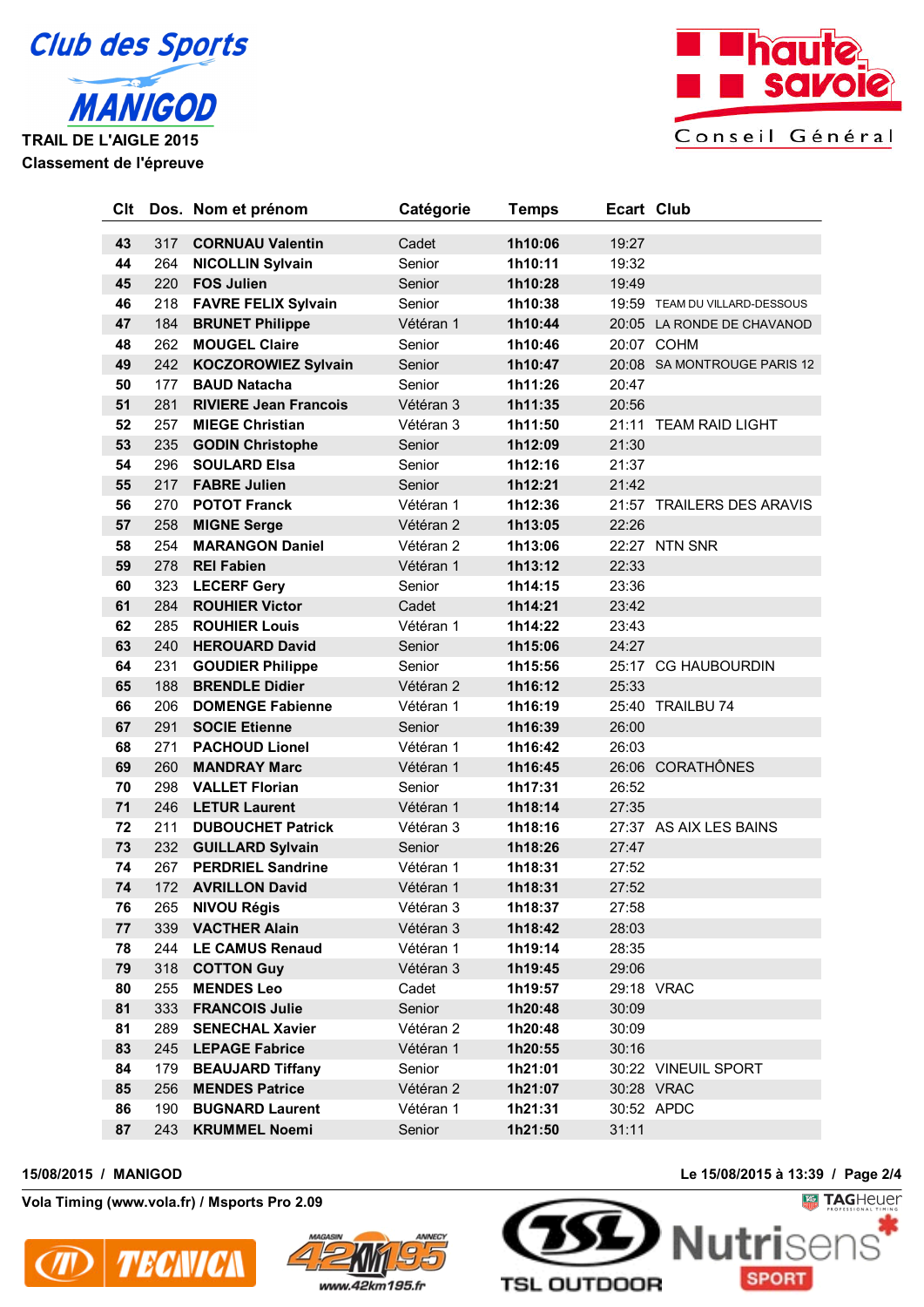



| Clt |     | Dos. Nom et prénom                       | Catégorie      | Temps   | <b>Ecart Club</b> |                               |
|-----|-----|------------------------------------------|----------------|---------|-------------------|-------------------------------|
| 88  | 309 | <b>BERLIOZ Jean Marie</b>                | Senior         | 1h22:19 | 31:40             |                               |
| 88  | 247 | <b>LONG Astrid</b>                       | Senior         | 1h22:19 | 31:40             |                               |
| 90  | 307 | <b>ZACCHEO Patrick</b>                   | Vétéran 2      | 1h22:27 | 31:48             |                               |
| 91  | 183 | <b>BROTTE Olivier</b>                    | Vétéran 2      | 1h22:54 |                   | 32:15 AVOC                    |
| 92  | 314 | <b>CARNIS Laurent</b>                    | Vétéran 1      | 1h23:10 |                   | 32:31 CHIERRY J'Y COURS (CJC) |
| 93  | 312 | <b>BOISSIERE Jacques</b>                 | Vétéran 4 et + | 1h24:03 | 33:24             |                               |
| 94  | 306 | <b>WODECKI Marie</b>                     | Junior         | 1h24:10 | 33:31 VGA         |                               |
| 95  | 182 | <b>BLAIS Laurent</b>                     | Vétéran 1      | 1h24:53 | 34:14             |                               |
| 96  | 332 | <b>CUEVAS Fantille</b>                   | Junior         | 1h25:06 | 34:27             |                               |
| 97  | 305 | <b>WODECKI Philippe</b>                  | Vétéran 2      | 1h25:07 | 34:28             |                               |
|     | 202 |                                          |                |         |                   |                               |
| 98  |     | <b>COMBAUD SOUFFEZ Gwendoline Senior</b> |                | 1h25:40 | 35:01             |                               |
| 99  | 286 | <b>RUFFIER Nathalie</b>                  | Vétéran 2      | 1h25:43 |                   | 35:04 VEO2000                 |
| 100 | 194 | <b>CARTON Philomene</b>                  | Cadet          | 1h25:44 |                   | 35:05 TOS ATHLÉTISME          |
| 101 | 304 | <b>VINCENT Edouard</b>                   | Senior         | 1h25:49 | 35:10             |                               |
| 102 | 233 | <b>GAVINI Jean</b>                       | Vétéran 1      | 1h25:53 |                   | 35:14 ATHLETIC COEUR DE FOND  |
| 103 | 299 | <b>VEILLON Elodie</b>                    | Senior         | 1h25:55 |                   | 35:16 GENERATION TRAIL BLOIS  |
| 104 | 266 | <b>PELISSIER Charline</b>                | Senior         | 1h25:56 | 35:17             |                               |
| 105 | 224 | <b>FRANCQ Nathalie</b>                   | Senior         | 1h25:57 |                   | 35:18 TEAM HOLNON             |
| 106 | 279 | <b>REPESSE Aude</b>                      | Senior         | 1h27:11 | 36:32             |                               |
| 107 | 230 | <b>GIRAUD Sylvain</b>                    | Vétéran 1      | 1h27:32 | 36:53             |                               |
| 108 | 215 | <b>ESCOFFIER Charline</b>                | Senior         | 1h27:52 | 37:13             |                               |
| 109 | 328 | <b>RAHAL Christophe</b>                  | Senior         | 1h27:56 | 37:17             |                               |
| 110 | 340 | VANHAESEBROUCK Philippe Vétéran 2        |                | 1h28:00 | 37:21             |                               |
| 111 | 192 | <b>CARNIS Valerie</b>                    | Vétéran 1      | 1h28:03 |                   | 37:24 AVOC                    |
| 112 | 219 | <b>FAVRELIERE Hugues</b>                 | Senior         | 1h28:15 |                   | 37:36 TEAM DU VILLARD-DESSOUS |
| 113 | 253 | <b>LOKTEFF Anne</b>                      | Vétéran 1      | 1h28:21 |                   | 37:42 CORATHÔNES              |
| 114 | 344 | <b>GENSOLLEN Gauthier</b>                | Senior         | 1h28:42 | 38:03             |                               |
| 114 | 303 | <b>VAN ECK Marion</b>                    | Senior         | 1h28:42 | 38:03             |                               |
| 116 | 331 | <b>VENTURA Joel</b>                      | Senior         | 1h29:31 | 38:52             |                               |
| 117 | 316 | <b>CHARRIER Pascale</b>                  | Vétéran 1      | 1h30:14 |                   | 39:35 AC LA ROCHE SUR YON     |
| 118 | 199 | <b>CHARRIERR Sebastien</b>               | Vétéran 1      | 1h30:15 | 39:36             |                               |
| 119 | 203 | <b>DENAMBRIDE Julie</b>                  | Senior         | 1h30:16 |                   | 39:37 STAUBLI SPORT           |
| 120 | 292 | <b>SOCIE Xavier</b>                      | Vétéran 1      | 1h30:24 | 39:45             |                               |
| 121 | 196 | <b>CHOLLET Jean Paul</b>                 | Vétéran 1      | 1h31:05 | 40:26             |                               |
| 122 | 315 | <b>CHAMALY Patrice</b>                   | Vétéran 2      | 1h31:12 | 40:33             |                               |
| 123 | 251 | <b>LETRUN David</b>                      | Vétéran 1      | 1h32:58 | 42:19             |                               |
| 124 | 195 | <b>CARTON Jean Luc</b>                   | Vétéran 1      | 1h34:48 | 44:09             |                               |
| 125 | 325 | <b>LIAULT Caroline</b>                   | Senior         | 1h35:26 | 44:47             |                               |
| 126 | 308 | <b>BALMAIN Lionel</b>                    | Senior         | 1h35:27 | 44:48             |                               |
| 127 | 186 | <b>BONDOIS Flavie</b>                    | Vétéran 1      | 1h35:50 |                   | 45:11 SA MONTROUGE PARIS 12   |
| 128 | 252 | <b>LETRUN Charlotte</b>                  | Cadet          | 1h36:01 | 45:22             |                               |
| 129 | 227 | <b>GAZZOTTI Michele</b>                  | Vétéran 1      | 1h36:04 |                   | 45:25 CORATHÔNES              |
| 130 | 343 | <b>BARBOSA Aurore</b>                    | Senior         | 1h36:44 |                   | 46:05 ASPTT ANNECY            |
| 131 | 248 | <b>LAMY Didier</b>                       | Vétéran 2      | 1h36:54 | 46:15             |                               |
| 132 | 225 | <b>GADROY Stephanie</b>                  | Vétéran 1      | 1h37:07 | 46:28             |                               |
|     |     |                                          |                |         |                   |                               |

**Vola Timing (www.vola.fr) / Msports Pro 2.09**





**15/08/2015 / MANIGOD Le 15/08/2015 à 13:39 / Page 3/4**